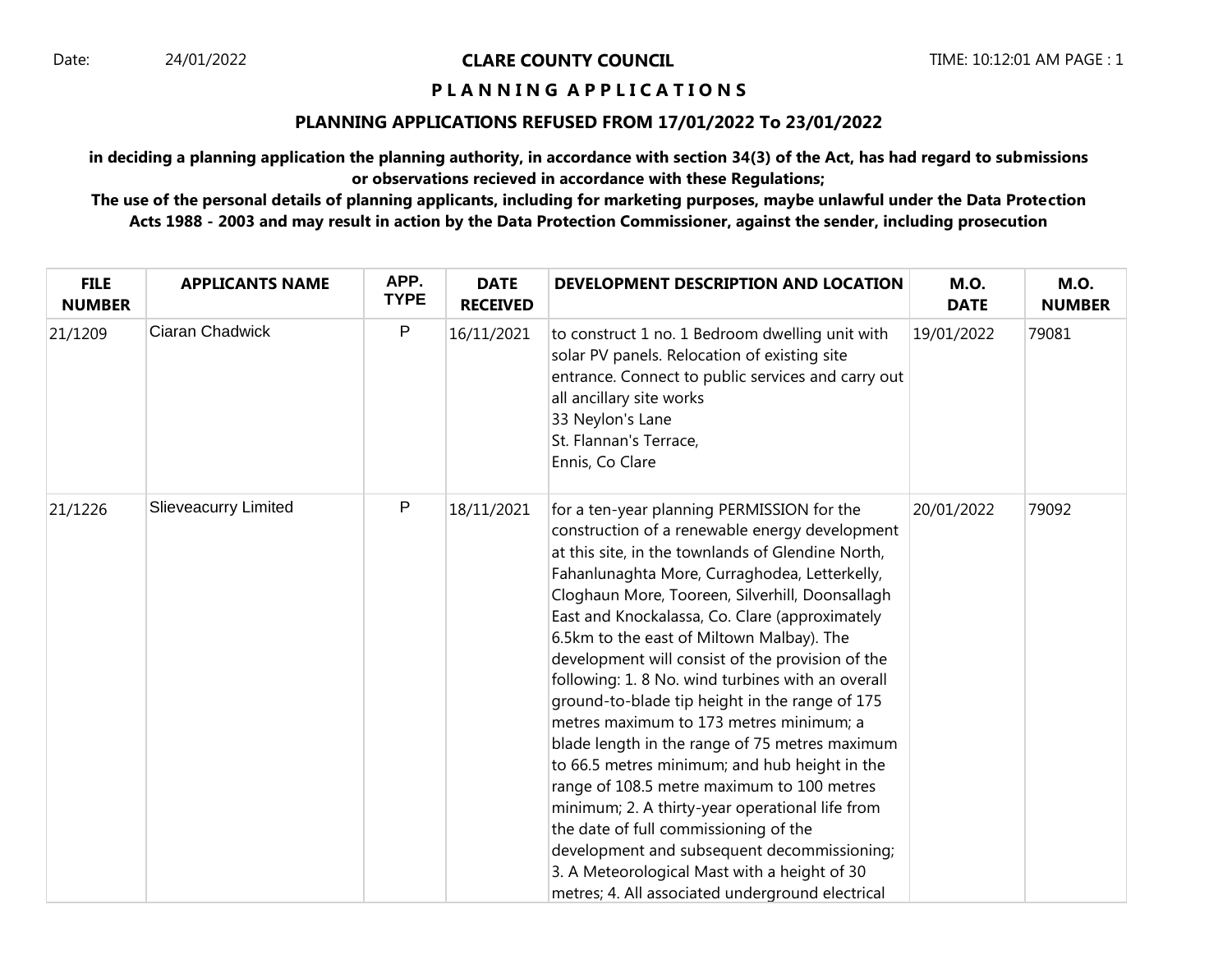# **P L A N N I N G A P P L I C A T I O N S**

#### **PLANNING APPLICATIONS REFUSED FROM 17/01/2022 To 23/01/2022**

**in deciding a planning application the planning authority, in accordance with section 34(3) of the Act, has had regard to submissions or observations recieved in accordance with these Regulations;**

**The use of the personal details of planning applicants, including for marketing purposes, maybe unlawful under the Data Protection Acts 1988 - 2003 and may result in action by the Data Protection Commissioner, against the sender, including prosecution**

|  | cabling (33kV) connecting the proposed turbines<br>via Ring Main Unit (RMU) to the 110kV substation<br>in the townland of Knockalassa; 5. Permanent<br>extension to the 110kV substation at Knockalassa<br>comprising extension to the existing substation<br>compound, provision of a new control building<br>with welfare facilities and all associated electrical<br>plant and equipment for an additional 110kV bay<br>and security fencing; 6. Upgrade of access<br>junctions; 7. Upgrade of existing tracks/roads and<br>provision of new site access roads and hardstand<br>areas; 8. 2 no. borrow pits; 9. 2 no. temporary<br>construction compounds; 10. Site Drainage; 11.<br>Forestry Felling; 12. Operational stage site<br>signage; and 13. All associated site development<br>ancillary works and apparatus. The Proposed<br>Development will have an operational life of 30<br>years from the date of commissioning of the<br>development and the application seeks a ten-year<br>planning permission. An Environmental Impact<br>Assessment Report (EIAR) and a Natura Impact<br>Statement (NIS) has been prepared in respect of<br>the proposed development and will be submitted<br>to the planning authority with the application<br>Glendine North, Fahanlunaghta More,<br>Curraghodea,<br>Letterkelly, Cloghaun More, Tooreen, Silverhill,<br>Doonsallagh East and Knockalassa Co Clare |  |  |
|--|--------------------------------------------------------------------------------------------------------------------------------------------------------------------------------------------------------------------------------------------------------------------------------------------------------------------------------------------------------------------------------------------------------------------------------------------------------------------------------------------------------------------------------------------------------------------------------------------------------------------------------------------------------------------------------------------------------------------------------------------------------------------------------------------------------------------------------------------------------------------------------------------------------------------------------------------------------------------------------------------------------------------------------------------------------------------------------------------------------------------------------------------------------------------------------------------------------------------------------------------------------------------------------------------------------------------------------------------------------------------------------------------------------------|--|--|
|--|--------------------------------------------------------------------------------------------------------------------------------------------------------------------------------------------------------------------------------------------------------------------------------------------------------------------------------------------------------------------------------------------------------------------------------------------------------------------------------------------------------------------------------------------------------------------------------------------------------------------------------------------------------------------------------------------------------------------------------------------------------------------------------------------------------------------------------------------------------------------------------------------------------------------------------------------------------------------------------------------------------------------------------------------------------------------------------------------------------------------------------------------------------------------------------------------------------------------------------------------------------------------------------------------------------------------------------------------------------------------------------------------------------------|--|--|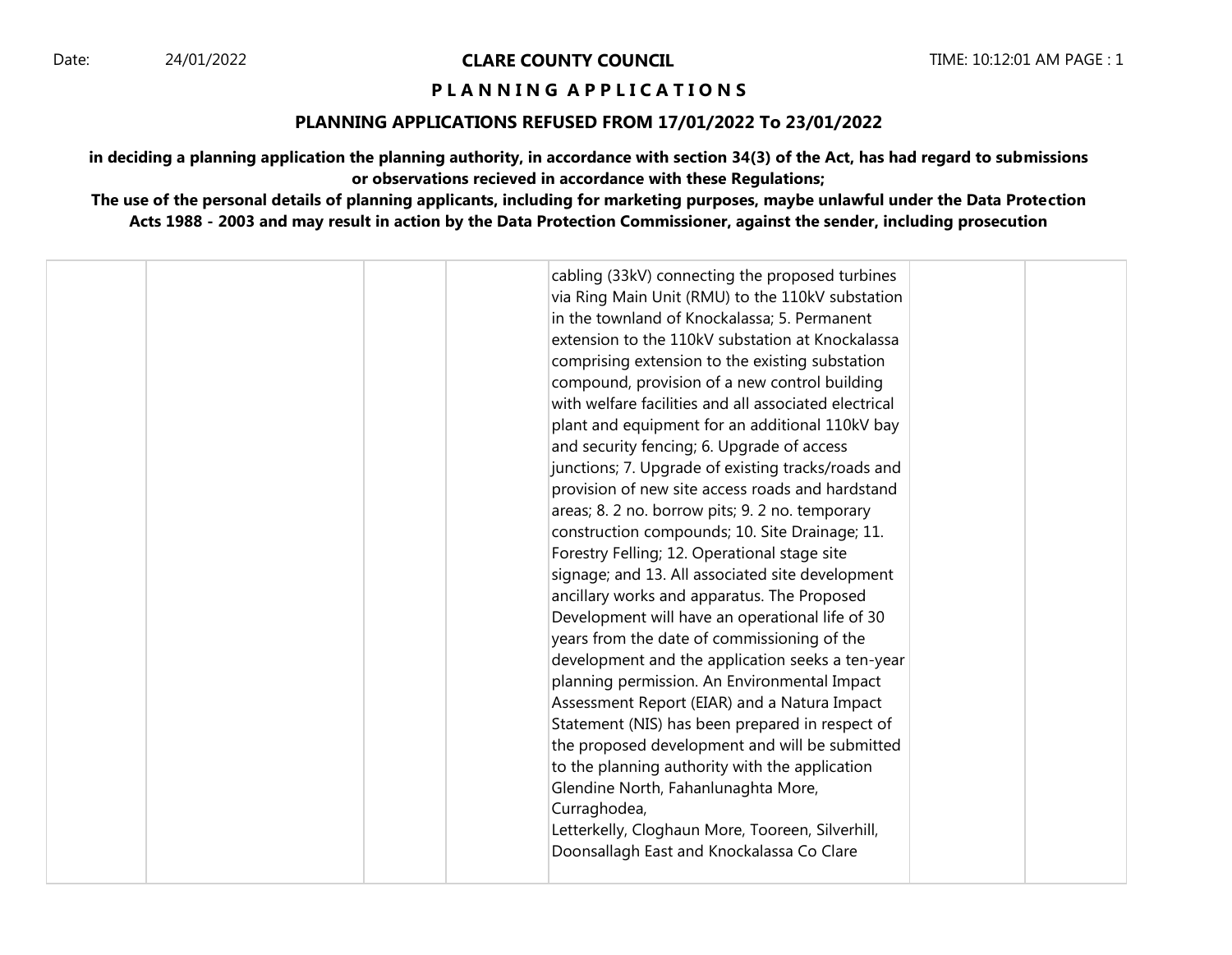# **P L A N N I N G A P P L I C A T I O N S**

#### **PLANNING APPLICATIONS REFUSED FROM 17/01/2022 To 23/01/2022**

**in deciding a planning application the planning authority, in accordance with section 34(3) of the Act, has had regard to submissions or observations recieved in accordance with these Regulations;**

**The use of the personal details of planning applicants, including for marketing purposes, maybe unlawful under the Data Protection Acts 1988 - 2003 and may result in action by the Data Protection Commissioner, against the sender, including prosecution**

**Total: 2**

**\*\*\* END OF REPORT \*\*\***